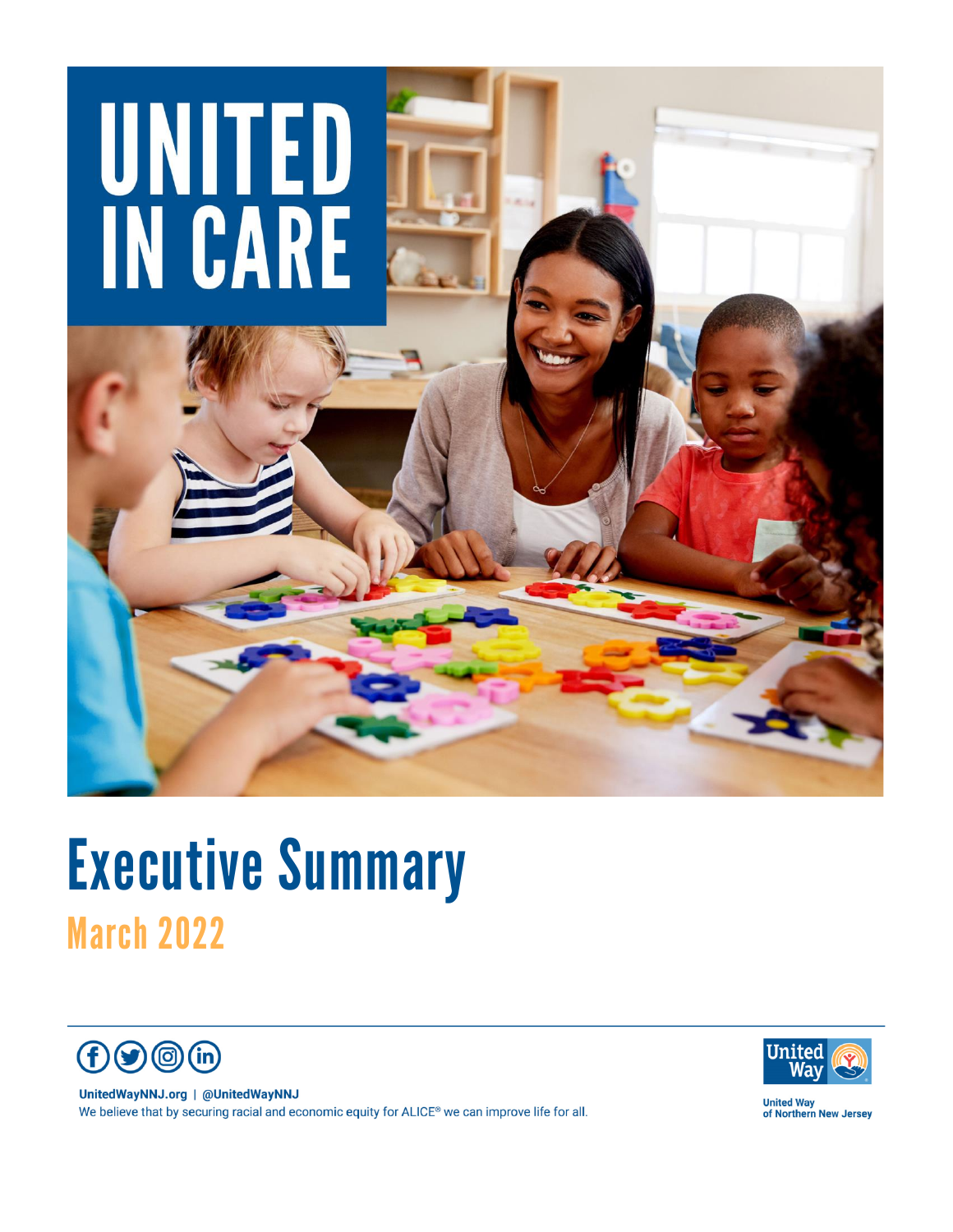# Vision Statement

United In Care aims to unify the disparate resources of a broken child care industry through a seismic shift in cultural thinking about how to deliver high-quality and affordable care equitably to all families, regardless of socio-economic status. United In Care will leverage the expertise of a broad array of partners to create a comprehensive interconnected network that addresses the needs of parents, child care workers, employers, and children. This collaborative is led by United Way of Northern New Jersey and includes partners from small and minority-owned businesses, state-supported referral agencies, leading child care experts, data analytic wizards, and philanthropic organizations.

# What Is United In Care?

As a four-year pilot project, United In Care will directly address the structural deficiencies within the child care system while increasing the availability of quality, affordable child care and early childhood education opportunities for working families we call **ALICE**® (**A**sset **L**imited, **I**ncome **C**onstrained, **E**mployed). In fact, many child care providers would also be considered an ALICE worker.

The goal is to increase access to quality, affordable, and flexible child care for all New Jersey families. To accomplish this, United In Care will create an alliance that pairs two previously disconnected pillars of the child care system—highly rated centers and local family child care providers—to expand capacity, leverage a collective expertise, and share critical resources.

This data-driven pilot will measure key performance indicators gathered through feedback from the participating families, centers and providers and analyzed by experts. It has the potential to become a national model by transforming this sector, promote quality child care and early education, and support economic opportunities for working parents and early education professionals. Metrics, dashboards, and evaluation tools will be the bedrock for United In Care's evolution and continued improvement.



# Why is United In Care Critical?



**Poor State of Child Care**. New Jersey was already facing a crisis in access and affordability of child care before the COVID-19 pandemic. The child care industry was severely strained and underfunded. Families were struggling. The gap between the cost of child care and what an ALICE worker earns was already quite large, especially in New Jersey. For an ALICE parent making a monthly wage of \$1,787 with one infant and one preschooler, a home-based family provider accounts for 75% of this income; center-based care takes up about 101%. A good portion of these working families in New Jersey also live in what is known as a "child care desert," where there is no access to affordable, quality child care. In 2019, 46 percent of all New Jersey residents lived in a childcare desert.

One factor at play has been the steady erosion of registered family care providers. In 2001, there were nearly 5,000 family child care providers. That dropped to 3,000 in 2010 and as of January 2020, it was down to just 1,486 providers. These providers were struggling financially, with long hours and low pay. The average income for a family care provider was \$29,000 while working 10 to 12 hours daily. Most are still only making \$11 per hour. COVID-19 has only exacerbated these problems.

There were over 4,000 licensed childcare centers in the state, and up to 50% of them have or are expected to close due to the impact of COVID-19. Overall, New Jersey has lost 71% of its home-based child care providers since 2010.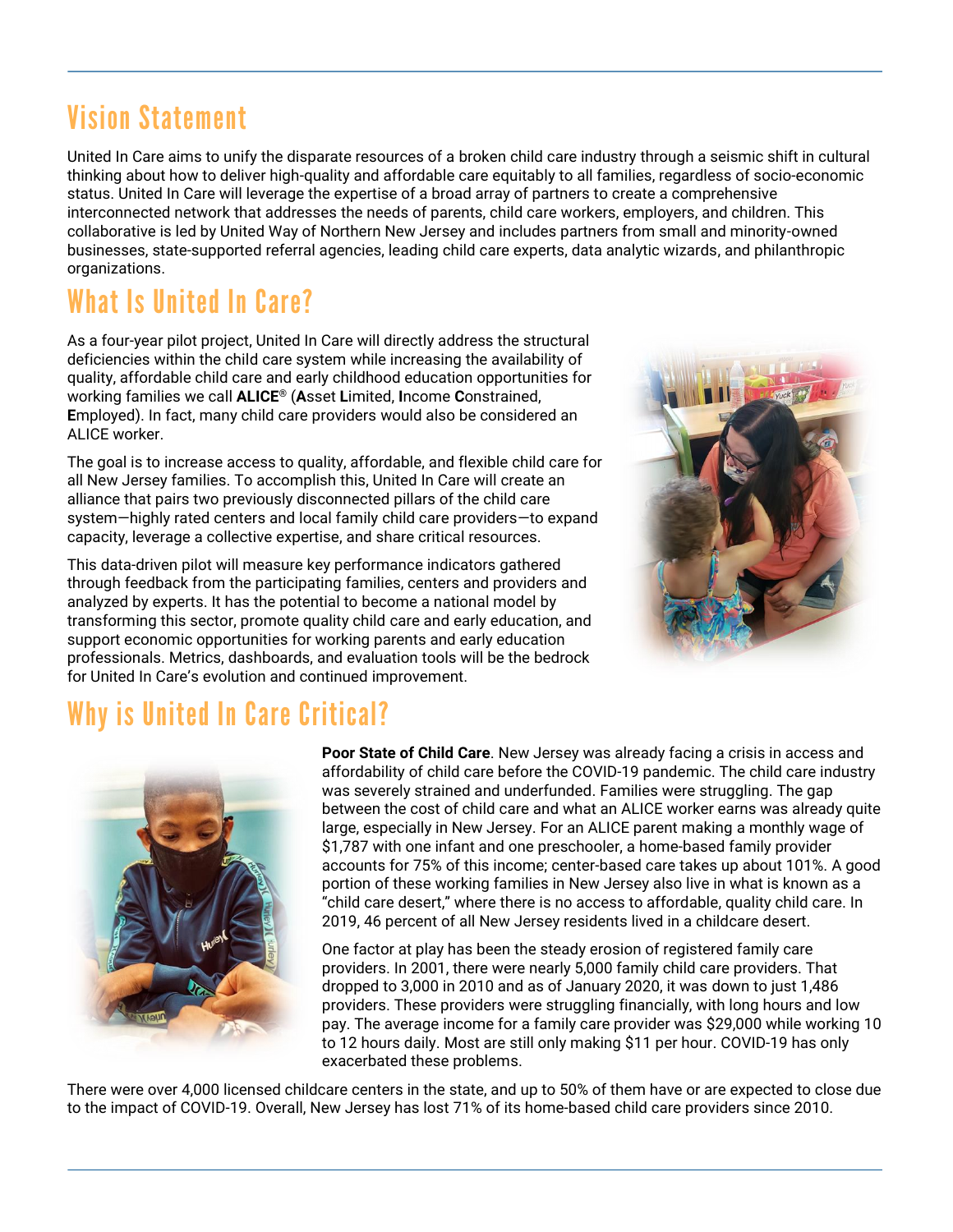

**The Lack of a Sustainable, Replicable Model.** A new paradigm is needed to confront the lack of access and high costs of child care, both of which are rooted in racial, class and geographic inequities. America has never had a universal early childhood education model, and the existing delivery models of affordable, quality child care vary from state to state and even from community to community.

While federal and state sponsored programs like Head Start, Early Head Start and Grow NJ Kids have addressed some of the systemic issues. Government tax credits, subsidies, and grants, like the Child Care Development Block grant, have also helped defray some of the high costs. Unfortunately, there still are too many families who make just enough to not qualify for these subsidies, but not enough to afford adequate child care. So, there remains room for dramatic change, especially on the local level. Additionally, these programs have yet to invest in the overall child care workforce, where wages for providers and educators are sometimes lower with longer hours and more responsibilities than retail jobs. In fact, nearly half of child

care teachers leave the industry every year.

**Advocating for Change.** There needs to be a greater sense of urgency and awareness to drive the systemic changes that need to be made to create an affordable and equitable child care industry. As previously mentioned, there have been a several local and national government sponsored programs that have assisted in addressing the issues for those in poverty, but they clearly have not done enough to solve the structural issues that plague the industry for ALICE families.

Investing in our children's future is paramount to the continued economic success of New Jersey and the entire United States. High-quality care and early childhood education are critical for the cognitive development of preschool-aged children. Yet, families of children under the age of 5 do not have even access to care that can be transformative to children, working parents, and the economy. The pandemic has caused many parents to leave the workforce to care for their children, with ALICE families more likely impacted than others. It is imperative we address these structural issues now to prevent any further eroding of our child care system.

#### How Will United In Care Operate?

United In Care relies on a shared service "hub-and-spoke" model, partnering a center-based provider (hub) with registered family child care providers (spokes), thereby increasing overall network capacity and affordability. This model brings together the best of both worlds: the scope and scale of the centers (which can provide administration/fiscal operations, marketing, substitute/back-up staffing, training, and virtual learning) with the intimacy of the registered family child care providers. The model integrates high quality, comprehensive services, and resources consistently across centers and family care settings.

As project lead, United Way of Northern New Jersey will act as a facilitator to drive this interconnection. Working with Child Care Resource and Referral agencies, we will establish a parent outreach and enrollment process to recruit families for this pilot. Three selected hub centers will provide support to 5-10 certified child care providers. Parents who have been matched to child care providers will be notified of scholarship support and will be connected to hub child care centers. The centers will be responsible for managing the relationship with the parents assigned to their child care providers. Simultaneously, the virtual learning hub will be working with providers and parents to develop easyto-use learning tools. These components will be integrated with the pilot centers over time.

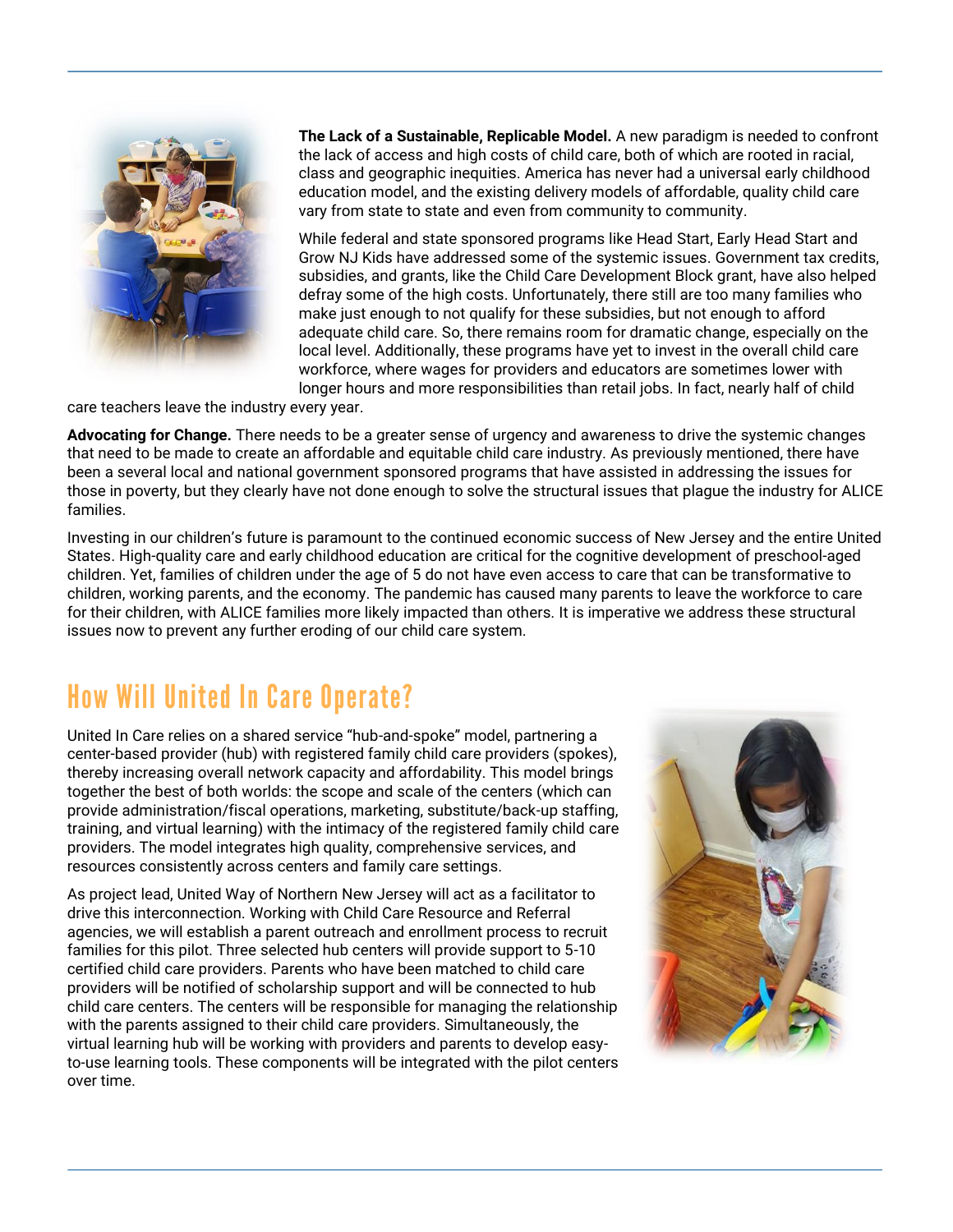**United In Care Academy**. As part of the program, it was critical to establish a learning center that would support the professional development of child care providers with a special focus on the development of Family Child Care Providers. Topics of professional development include child development, teaching strategies & curriculum, business development, budgeting & finance, communications/marketing, etc.

The Academy serves to provide information and easy access to professional development opportunities already offered via state-sponsored and private organizations. Drawing of local and national experts, the Academy further offers training and coaching to fill needs to create a more knowledgeable, skilled, and sustainable child care workforce. This Academy will compliment, and not duplicate, existing training resources.

# Who Benefits?

**ALICE**, an acronym for Asset Limited, Income Constrained, Employed, which describes the struggles of households that earn above the Federal Poverty Level, but not enough to afford necessities. United In Care will operate the project in communities with a high concentration of ALICE families.



**Children**. Every child, regardless of race, class, or ability, is entitled to effective quality early childhood child care and education. Many ALICE children, if they do not get the proper care at such an early age, will start school behind the rest of their more fortunate classmates.

**Parents**. ALICE parents deserve the peace of mind that their child is being cared for by a licensed child care provider, allowing them the ability to focus on their jobs. For those who had to leave their work altogether, they will have freedom to reenter the workforce and revive a much-needed income stream.

**Family Child Care Providers (FCCs)**. These providers are the backbone of the child care system and by lifting them up, we will raise the level of child care as well. A shared services model will support the business growth of registered family care providers, many of whom are in the ALICE demographic, while offering opportunities to further their professional education and establish financial stability.

**Child Care Centers.** Participating centers will experience increased enrollment and income, which will be critical. As many have seen their expense/income ratios turned upside down by incorporating strict COVID-19 protocols.

**The Child Care System.** They system and society need an increase in supply of affordable, quality child care services



at a time when demand has sky rocketed and supply is down due to health and safety constraints caused by the pandemic.

**Overall Workforce and Economy.** With better access to quality, affordable child care, working parents will have the opportunity to fully reenter the workforce, while businesses will benefit from having their staff at full strength. In addition, this resurgence will help financially stabilize centers and individual child care providers with more opportunities to expand their client base and, ultimately, their revenues.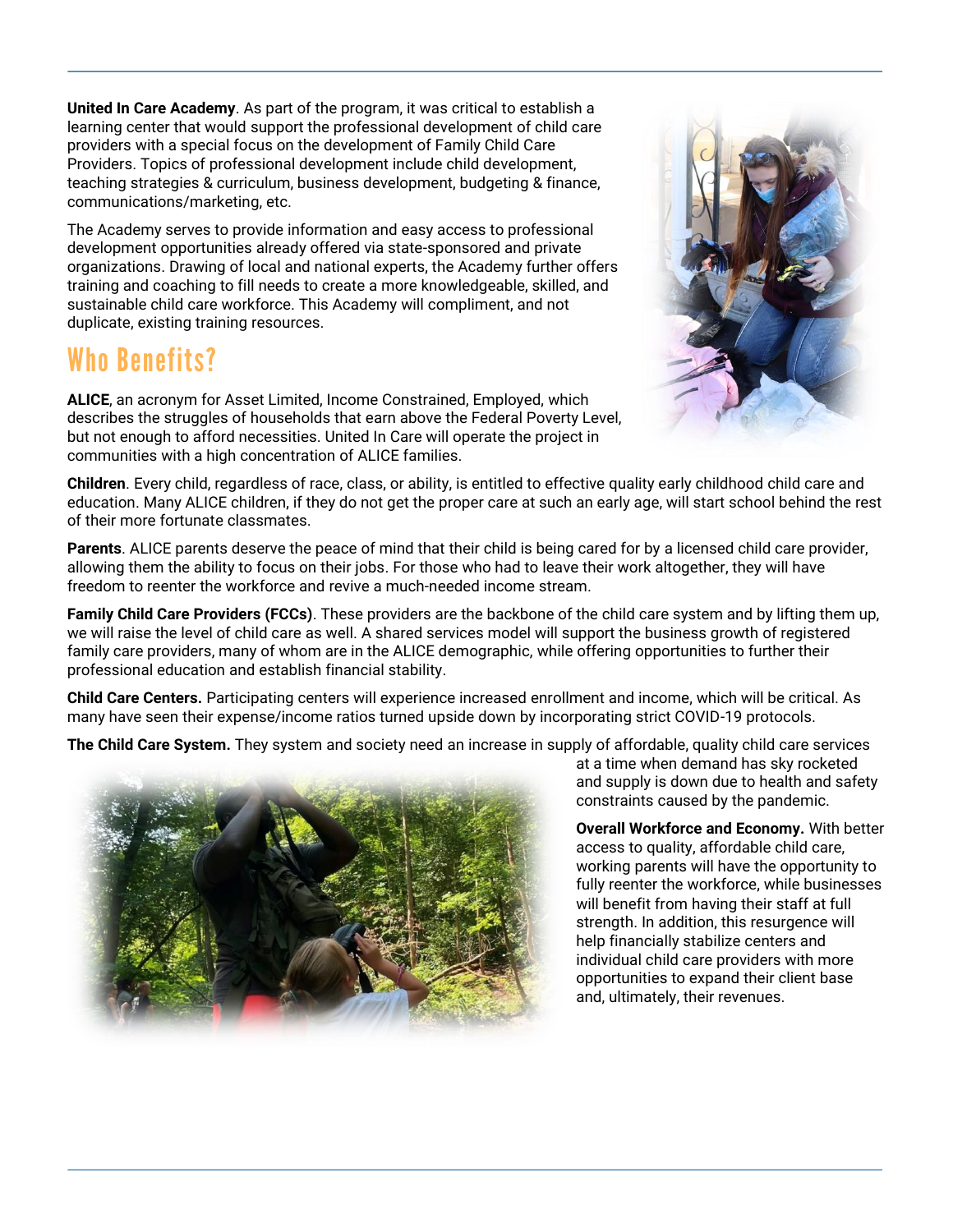

### Where Will United In Care Operate?

United In Care is partnering with three licensed child care centers in parts of the state in dire need of affordable child care. This pilot is meant to be tested in both urban and suburban settings. We have identified specific geographic areas in Warren, Gloucester, and Hudson counties that are in the shadows of urban areas with a high-density of low-income populations and a lack of quality, affordable child care. A handful of individual family child care providers that operate in proximity to the centers will be engaged to create a robust hub-andspoke network for families in those identified regions.

#### A Shared-Services Model

Below is a visual representation of our hub-and-spoke shared services model and the status of our current United In Care alliances.

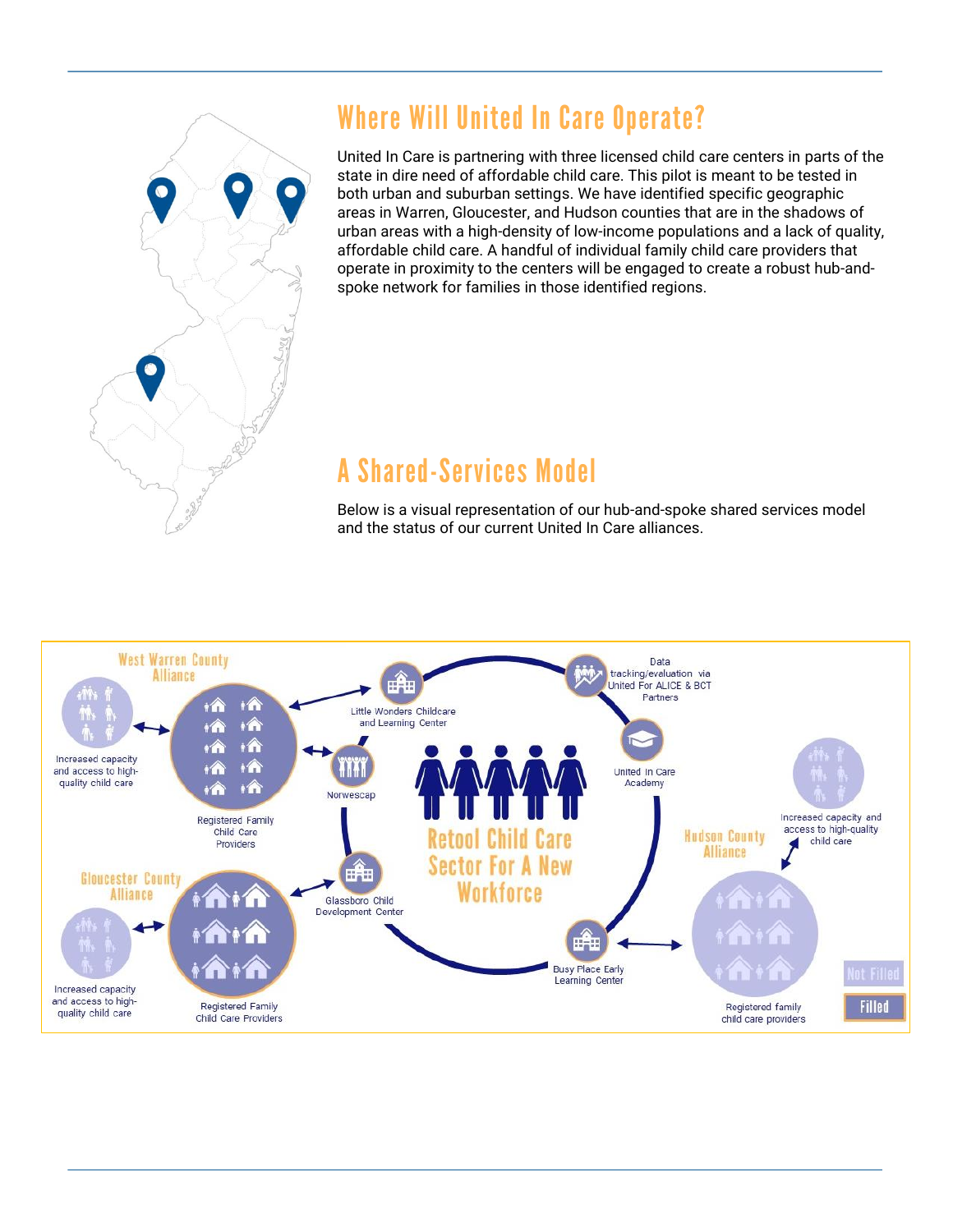### Who Is Involved?

United Way will serve to connect the various partners, including child care centers, small and minority-owned businesses, state-supported referral agencies, leading child care experts, and data analytic wizards who will chart the project's progress. We have also assembled a nine-member Advisory Council, whose members will use their expertise to help guide us during the process.



Foundation

**Health Initiatives** ABETTER STATE OF HEALTH

**BARCLAYS** 

OUNDATION'

REINVESTMENT **FUND**